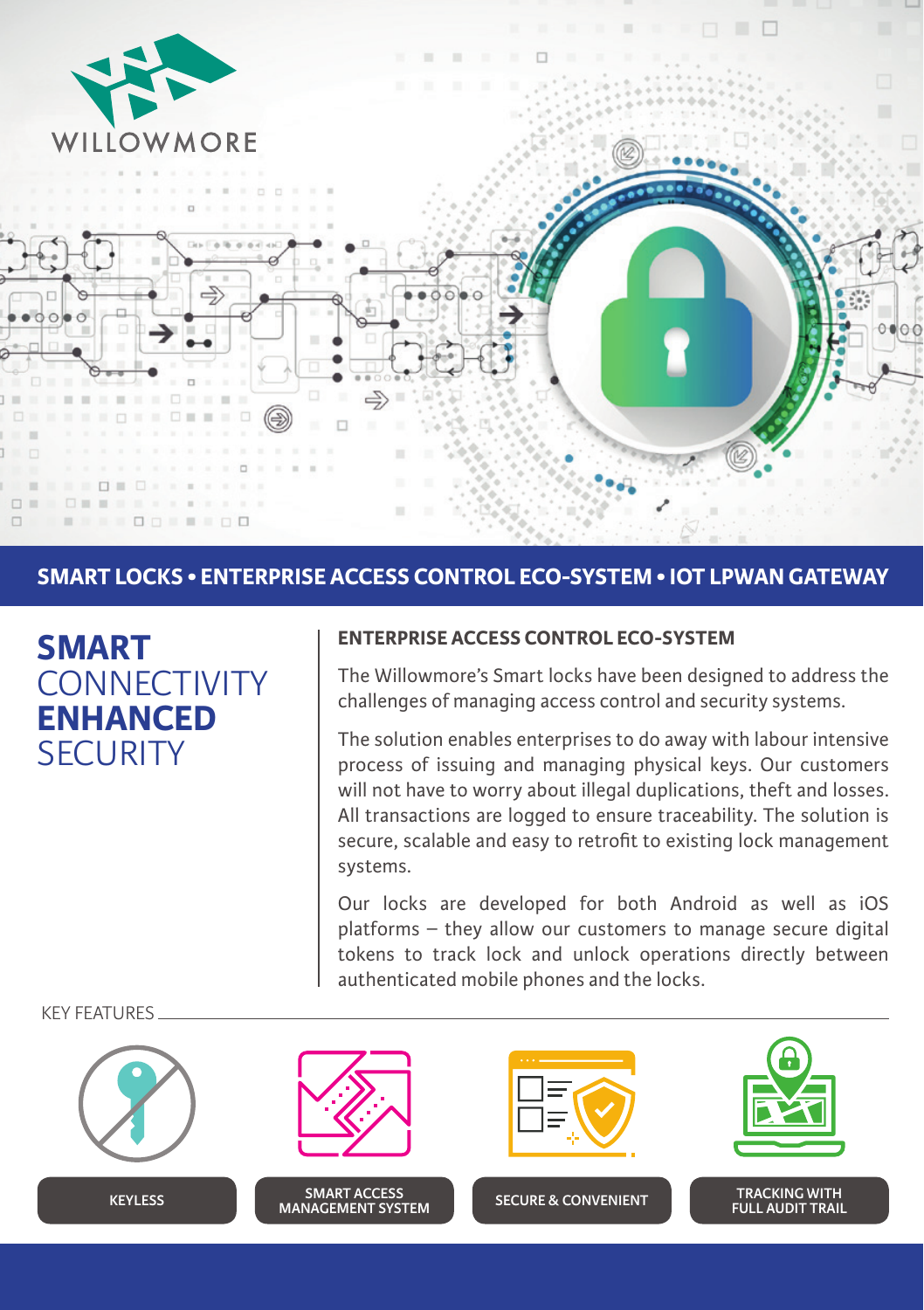# Willowmore Enterprise-Grade **Smart Padlock**

### **Willowmore Enterprise-Grade Smart Padlock is designed to easily retrofit existing assets.**

- No physical keys required. Operation is done via bluetooth without the need for any network connectivity\*.
- Full audit trail allows visibility on access records as well as the duration spent.
- Low power consumption and rechargeable battery.

\* Network connectivity is required for job synchronization, adding/deleting users, transmitting of data and location tracking. Offline Bluetooth operation is available for a limited time to ensure uncompromised security.



| Model Name       | <b>Enterprise BLE Padlock</b>                                                               | <b>Unlocking Mode</b>  | <b>Keyless Operation</b>                             |
|------------------|---------------------------------------------------------------------------------------------|------------------------|------------------------------------------------------|
| l sku            | WEL-SLO1A (Silver)                                                                          | Working Voltage        | $3.63V - 4.2V$ DC                                    |
| Description      | Bluetooth Smart Padlock for site/asset access<br>using smartphone with remote authorization | Level of<br>Protection | <b>IP65</b>                                          |
| Model No         | WEL-01                                                                                      | Material               | SUS304                                               |
| Standards        | Bluetooth v4.0                                                                              | Weight                 | $350 \pm 200$                                        |
| Dimensions (mm)  | 111 x 48 x 32                                                                               | Warranty               | 1 year limited warranty against manufacturer defects |
| Shackle Diameter | $\Phi$ 8.0                                                                                  |                        |                                                      |

# Willowmore Enterprise-Grade **Smart Cabinet Lock (Battery Operated)**

### **Willowmore Enterprise-Grade Smart Cabinetlock is designed to easily retrofit existing cabinets, data centers and more.**

- No physical keys required. Operation is done via bluetooth without the need for any network connectivity\*.
- Full audit trail allows visibility on access records as well as the duration spent.
- Shock-proof (tested from height of 60cm).
- Made of SUS304 stainless steel and encased in zinc diecast, which has high-strength, superb heat & rust resistance. Powered by in-built batteries.

\* Network connectivity is required for job synchronization, adding/deleting users, transmitting of data and location tracking. Offline Bluetooth operation is available for a limited time to ensure uncompromised security.



| Model Name      | Willowmore Smart Door/Cadbinet Lock                                                      | <b>Operating Voltage</b> | $DC4.75V - 5.5V$                                     |                                        |
|-----------------|------------------------------------------------------------------------------------------|--------------------------|------------------------------------------------------|----------------------------------------|
| <b>SKU</b>      | WEL-03B                                                                                  | <b>Power Consumption</b> | $\leq 3.6W$                                          | 1. At 25°C, 65% RH<br>2. Rated Voltage |
| Description     | Bluetooth Smart Lock for site/asset access<br>using smartphone with remote authorization | Rated Current            | SO.2A                                                |                                        |
| Standards       | Bluetooth v4.0                                                                           | <b>IP Rating</b>         | <b>IP65</b>                                          |                                        |
| Dimensions (mm) | 42 x 207 x 59.8                                                                          | Weight                   | $1.12k$ a                                            |                                        |
| Rated Voltage   | DC <sub>5</sub> V                                                                        | Warranty                 | 1 year limited warranty against manufacturer defects |                                        |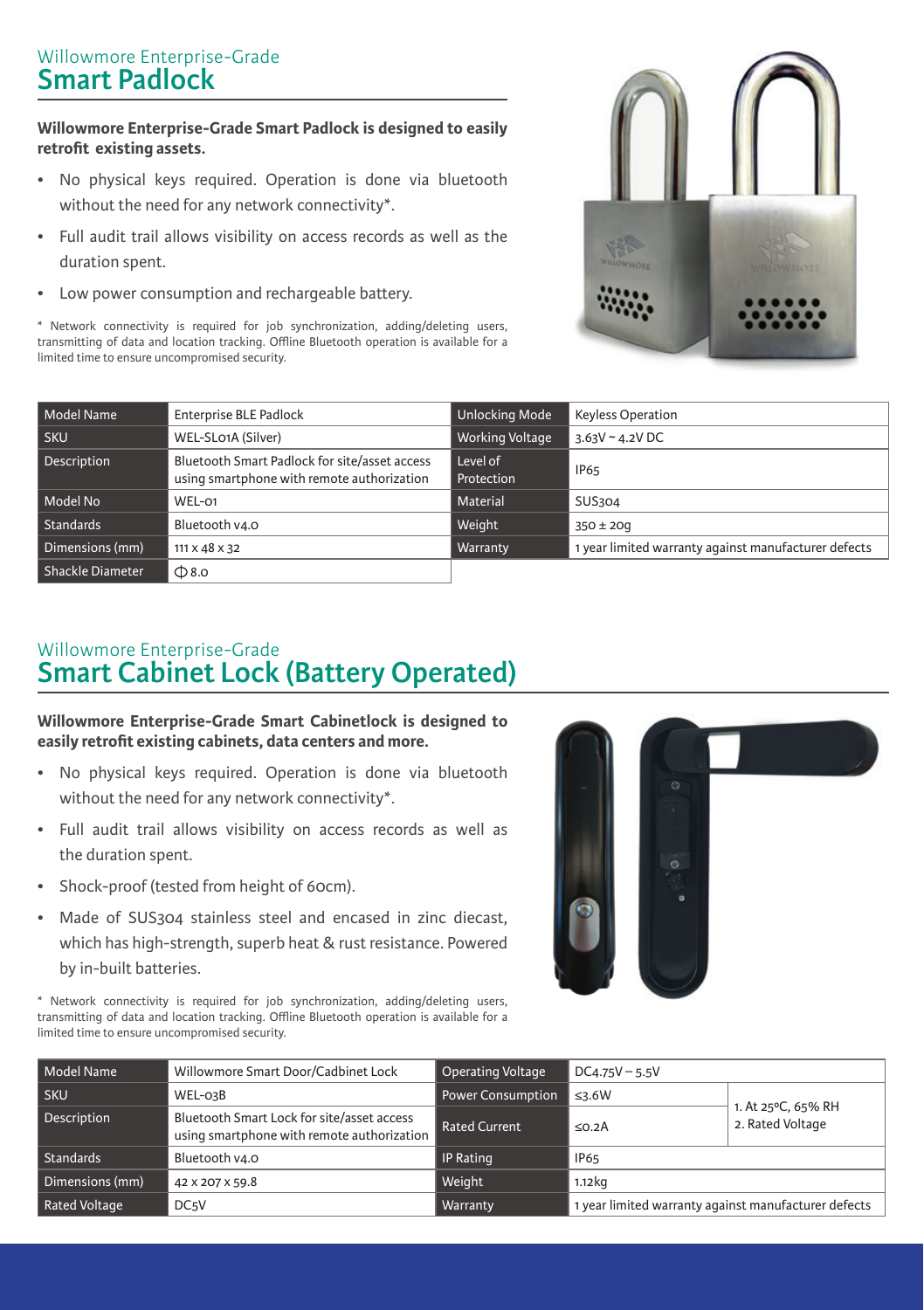# WILLOWMORE **SigWAV – Sigfox-Bluetooth Gateway**



SigWAV is the first and the easiest portable Sigfox-Bluetooth Gateway in the world. As a crucial component in Willowmore Smart Eco-system, It is designed extremely light-weighted for installation at any position without any wiring.

The purpose of the Willowmore Smart Eco-System is to support Enterprises gain visibility, transparency and alertness for each and every asset. From the current perspective, most businesses have no visibility or data on what is happening at their sites. These are mostly due to sites being too remotely located and maintenance work are not being carried out as often as it should be. By combining the SigWAV with WM keyless smartlocks as well as WMSensors via Bluetooth and Sigfox Network, Willowmore Smart Eco-System provides real-time data, valuable insights, and instant alerts to help businesses monitor remote assets.

With the myriad of existing Bluetooth Sensors on top of Sigfox network's aggressive expansion, SigWAV acts as a liaison that allows Bluetooth devices communicate to end-users via Sigfox, a low power consumption and low cost network.

SigWAV Development is sponsored by Spring Singapore as the result of a verification process as the only product of its type in the world at the time.

# **POTENTIAL USE CASES**



## **TELECOMMUNICATIONS**

Combined with our Smartlocks, the gateway provides an extra layer of security to the Access Control Management System.

### **LOGISTICS**

Check the temperature of the container by obtaining historical data from our sensors.

#### **MANUFACTURING**

By placing light sensors on manufacturing machines, servicing data can be checked by the consolidation of data through the gateway.

### **FACILITIES**

Retrofitting sensors to existing doors to track the status of your facilities through our gateway together with proximity sensors.